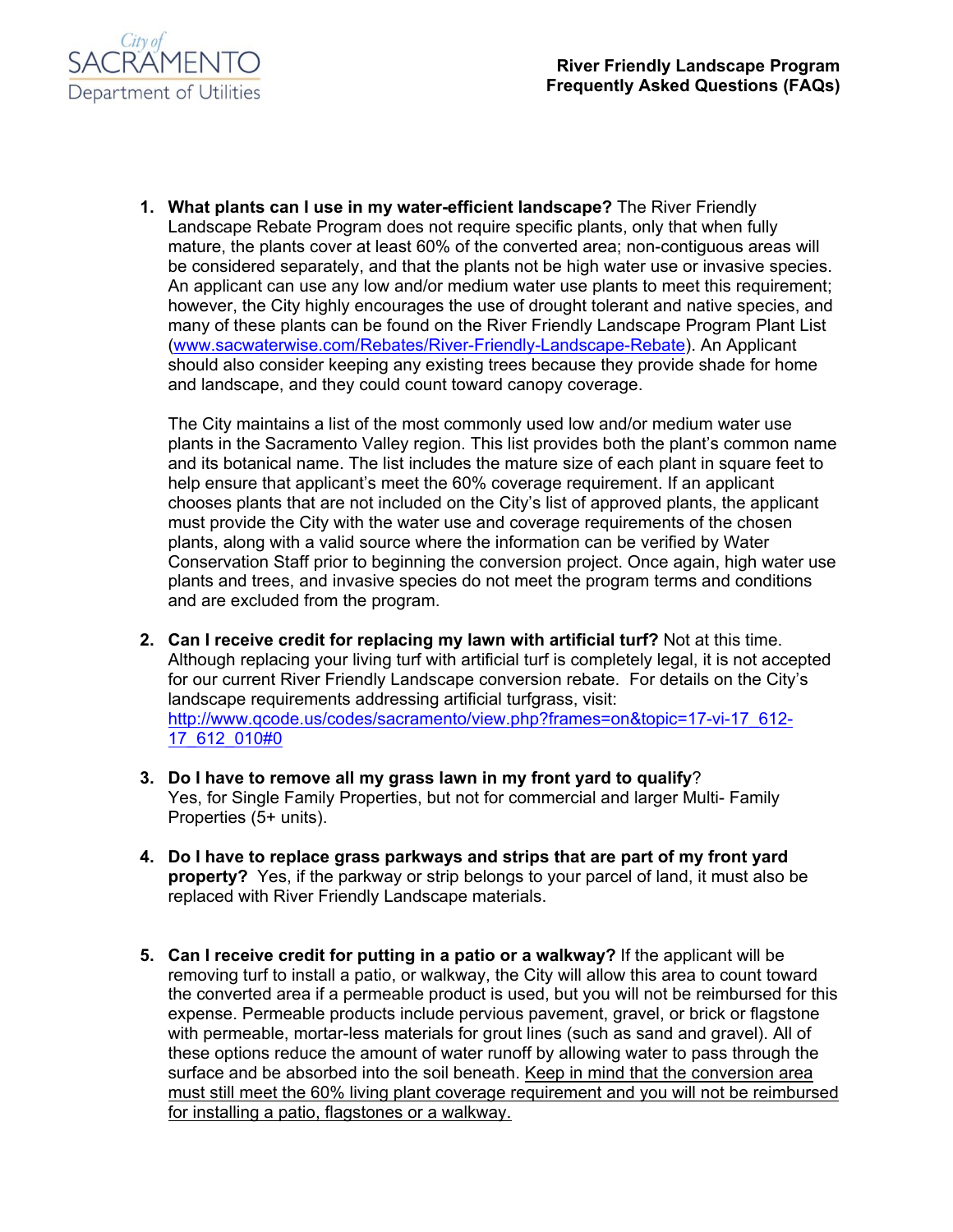

- **6. Can I receive credit for extending my driveway?** If you choose to expand your driveway into an area that was formerly a grass lawn, we would simply subtract that area from your total convertible area.
- **7. I turned off the water on my grass and it has started to die. Can I still qualify for the program?** Turf must be currently maintained and verified during the pre-inspection site visit. However, turf allowed to die in response to drought conditions may be eligible for funding if participant supplies a dated photograph of the maintained turf with submission of program application. Non-living turf must remain intact until program funding resumes and a pre-inspection can be performed by City staff.
- **8. Can I receive credit for replacing my high water use grass with a low water use grass?** No. This program provides incentive to convert grass to alternative types of landscaping, including trees, shrubs and groundcovers. These use less water than even the lowest water use grass. However, the City does encourage homeowners to use low water use grass in those areas where grass is needed or desired outside of this program.
- **9. If I have children and/or a dog, how do I incorporate River Friendly landscaping into my yard?** This program focuses on the replacement of front lawns only, which typically is not considered to be a functional lawn area. There are many landscape designs found at http://rwa.watersavingplants.com/gallery.php
- **10. What if my Homeowner's Association or CC&Rs requires me to keep grass in my yard?** To avoid problems, an applicant must make certain to follow all applicable laws, rules, appropriate HOA and CC&R policies that may apply to any anticipated landscaping project. However, HOAs should not object to any well maintained water wise landscape. To be sure, an applicant should consult with their HOA first before turning in their completed application.
- **11. What is mulch and why is it required?** The most common types of mulch are decorative rock or bark. Mulch helps maintain the moisture level, and wood mulches add organic materials to the soil. Without mulch, wind and heat pull the moisture out of the soil and more water is then needed to keep plants healthy. Also, without mulch the temperature of the soil constantly fluctuates causing plants a lot of stress. Additional benefits include the reduction of weed growth, erosion, and certain insect diseases. A two to three inch layer of mulch is required.
- **12. Do I get credit for removing my high water-use plants other than grass?** No. The City's River Friendly landscape program focuses solely on the removal of turf grass. However, most shrub beds may be watered more effectively by converting the irrigation system to a drip irrigation system and there is an incentive for irrigation upgrades within the River Friendly program.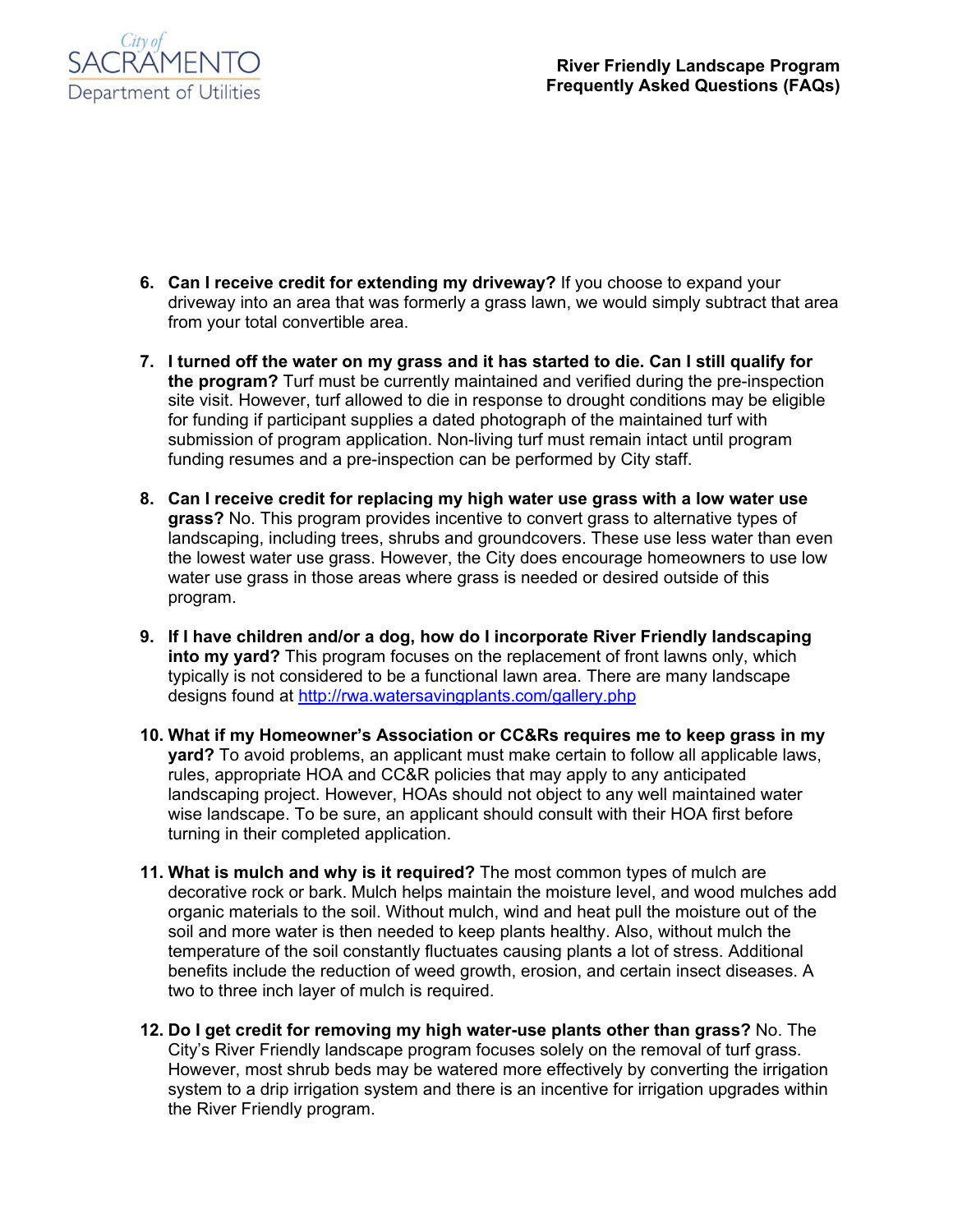

- **13. I have many plants surrounding the grass that I'm removing. Will these plants count toward the 60% coverage requirement?** Generally speaking, they do not count toward the 60% coverage requirement because you are not adding more plants. A portion of the existing tree's canopy (up to 25%) can count toward the 60% coverage requirement.
- **14. Why does the City require plants?** This program encourages the use of water efficient landscaping, and the City wants that landscaping to be attractive in order to encourage others to do the same. Trees, shrubs and groundcovers provide shade, absorb carbon dioxide, supply oxygen, reduce soil erosion, give wildlife a home, decrease energy use, reduce storm water runoff, and save water.
- **15. Do plants have to cover 60% of the conversion area when you come and inspect my landscape?** An applicant can choose to use plants at any size/maturity. Planting smaller/younger plants (1 gallon) is less expensive and they have a tendency to adapt better to their new environment. The City uses the full mature value of the plant type to determine plant coverage.
- **16. I don't like the desert look. What are my options?** Water efficient landscaping can be much more than rocks and cactus. There are hundreds of plants that use very little, if any, water. With proper design and plant selection, an applicant can accomplish almost any look or feel and still save water. Go to http://rwa.watersavingplants.com/gallery.php for design ideas and photos of water efficient landscapes in our area.
- **17. Do I have to use a weed barrier?** No. Weed barriers are generally recommended in areas that have a particular weed problem (i.e. areas where Bermuda grass is being removed or under permeable surfaces such as patios and walkways where plants will not be grown). If a weed barrier is used, the City requires that it be permeable allowing both water and air to penetrate.
- **18. Why do I need a filter and pressure regulator for my drip system?** Yes. The emitters on a drip irrigation system have very small openings for the water to pass through. A filter prevents sediment from clogging emitters, ensuring that plants will get the correct amount of water. A pressure regulator keeps the irrigation system at the manufacturer's recommended pressure (usually between 20 and 40 pounds per square inch). Not installing a pressure regulator may cause fittings and lines to fail, creating wasteful breaks and leaks in your system.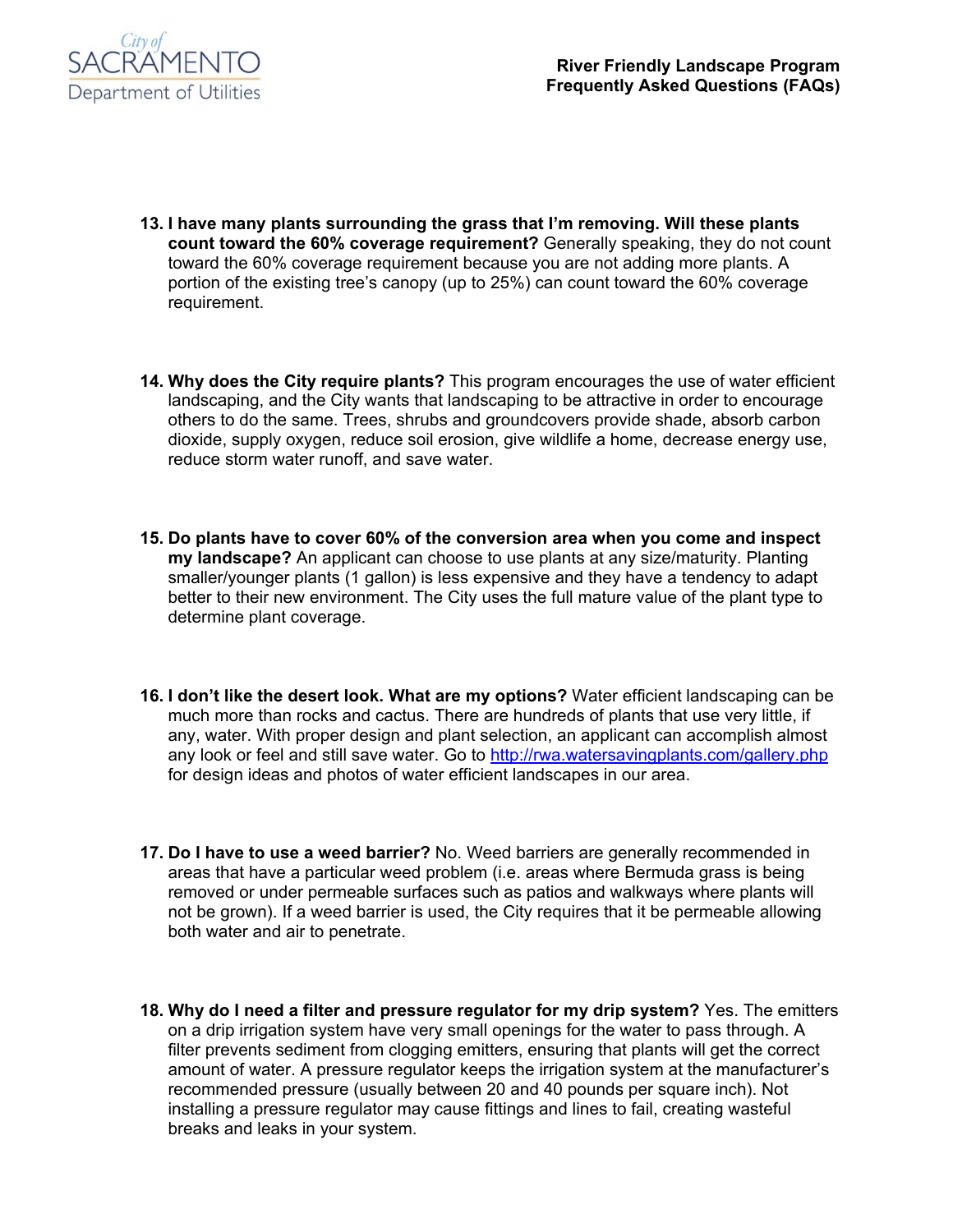

**19. How do you define an efficient irrigation system?** The installation of an efficient irrigation system begins with good design. A low volume drip system is a proper choice for trees, plants and shrubs applying water directly to the plants roots. For turf areas, systems must apply water uniformly over the desired area with a minimum of overspray into adjacent areas. There are sprinkler heads on the market today that offer low precipitation rates (such as rotating spray heads) that save water and allow the soil to absorb the applied water minimizing any runoff.

The City recommends installing a Water Sense labeled smart irrigation timer that (after proper programming) automatically adjusts itself to provide the right amount of water to your landscape. Smart Controllers are required for turf grass conversion projects, unless the customer will hand-water the landscape.

- **20. Are vegetable gardens allowed?** Vegetable gardens are excluded from the River Friendly Landscape Program. However, customers who wish to create a vegetable garden may be eligible for funding through the City's Irrigation upgrade rebate, which is part of the River Friendly Program. Visit our website for details on this forthcoming program.
- **21. What is the average savings on a "Cash for Grass" conversion?** A preliminary savings study was conducted on "Cash for Grass" participants in the City of Roseville. Initial results found that each square foot of turf removed (and replaced with water efficient landscaping) saved 37 gallons per year per square foot. This equates to a 17% overall reduction in use. For established landscapes, savings improve resulting in savings of 46 gallons per year per square foot removed and a 21% overall reduction in water use.
- **22. What is a "Smart" irrigation controller?** A "smart" or weather based irrigation controller uses local weather data (temperature and rainfall) and landscape conditions tailor watering schedules to actual conditions on the site. Conventional controllers irrigate using a controller with a clock and a preset schedule, WaterSense labeled controllers allow watering schedules to better match plants' water needs.To see a list of qualified WaterSense labeled smart irrigation controllers, visit: http://www.epa.gov/watersense/product\_search.html?Category=5
- **23. Are Water Sense labeled smart controllers required for all new River Friendly front yard conversion projects?** No, it is not a requirement if you plan to irrigate your new landscape by hand and have no existing irrigation system.
- **24. If I do not have existing irrigation system in my front yard, am I required to install one in order to participate in the program?** No. However, you must irrigate your new landscape regularly during the establishment period without allowing water to runoff your property. The new River Friendly Landscape must be maintained for at least five years.